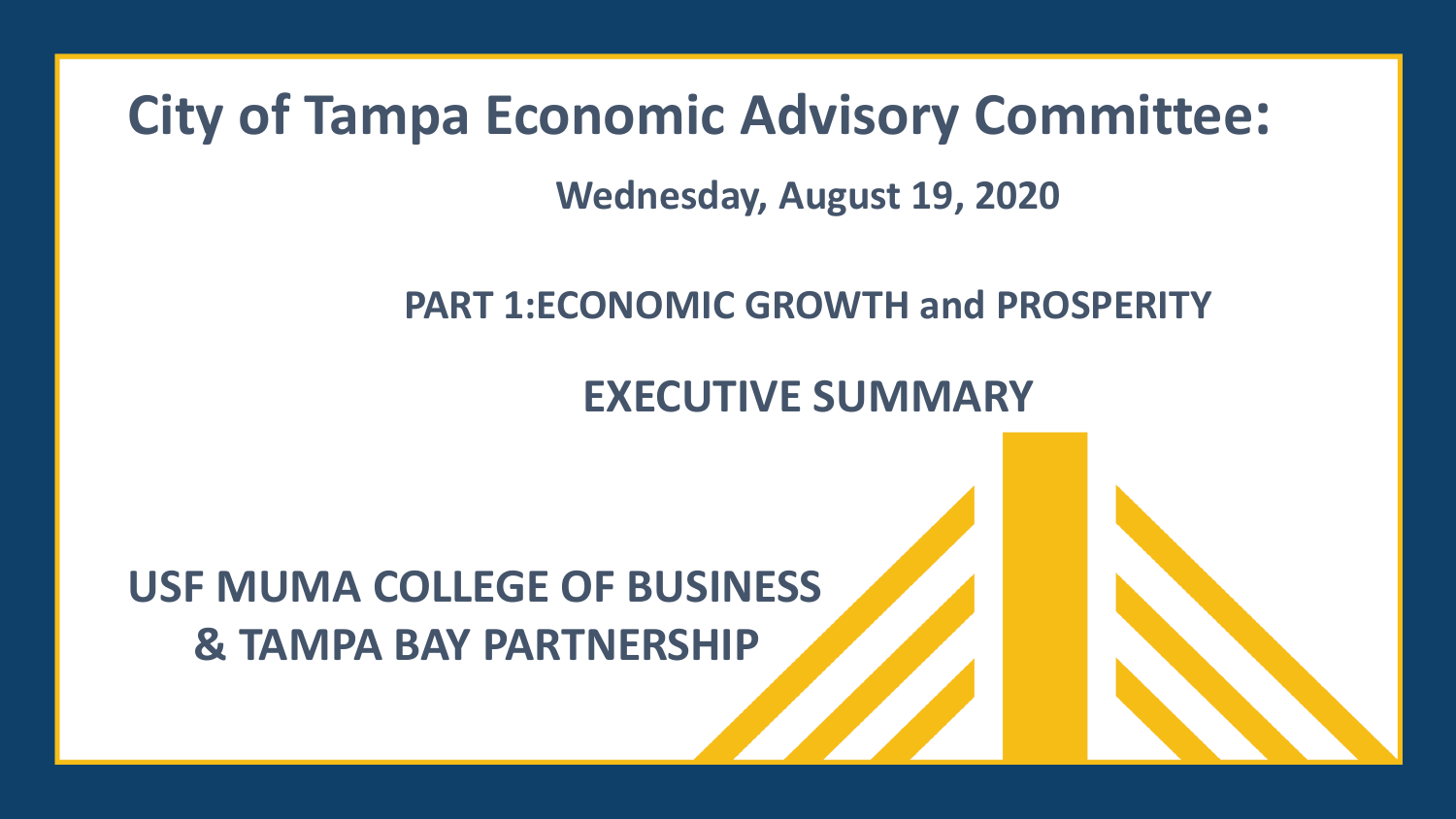## **INSIGHTS FROM COMPETITIVE POSITION ANALYSIS**

### **Comparison cities: Orlando, Charlotte, Nashville, Minneapolis and Seattle**

- ❑ **Tampa has remained at the fifth position in poverty rate from 2010 till 2018.**
- ❑ **Median Household Income, Tampa remained at fifth position.**
- ❑ **GRP Per capita, Tampa remained at sixth position.**
- ❑ **Unemployment rate, Tampa has done well,**
- ❑ **GRP growth rate, Tampa is at sixth position in 2020 but was at first position in 2012.**

❑ **Job growth rate, Tampa started at fourth position in 2010 , went up to the first position in 2013 and returned to fourth position in 2017** ❑ **ON AN AVERAGE, TAMPA's PERFORMANCE HAS BEEN MIXED** ❑ **WE NEED TO CONSISTETLY OUTPERFORM IN JOB GROWTH RATE TO CATCH UP**